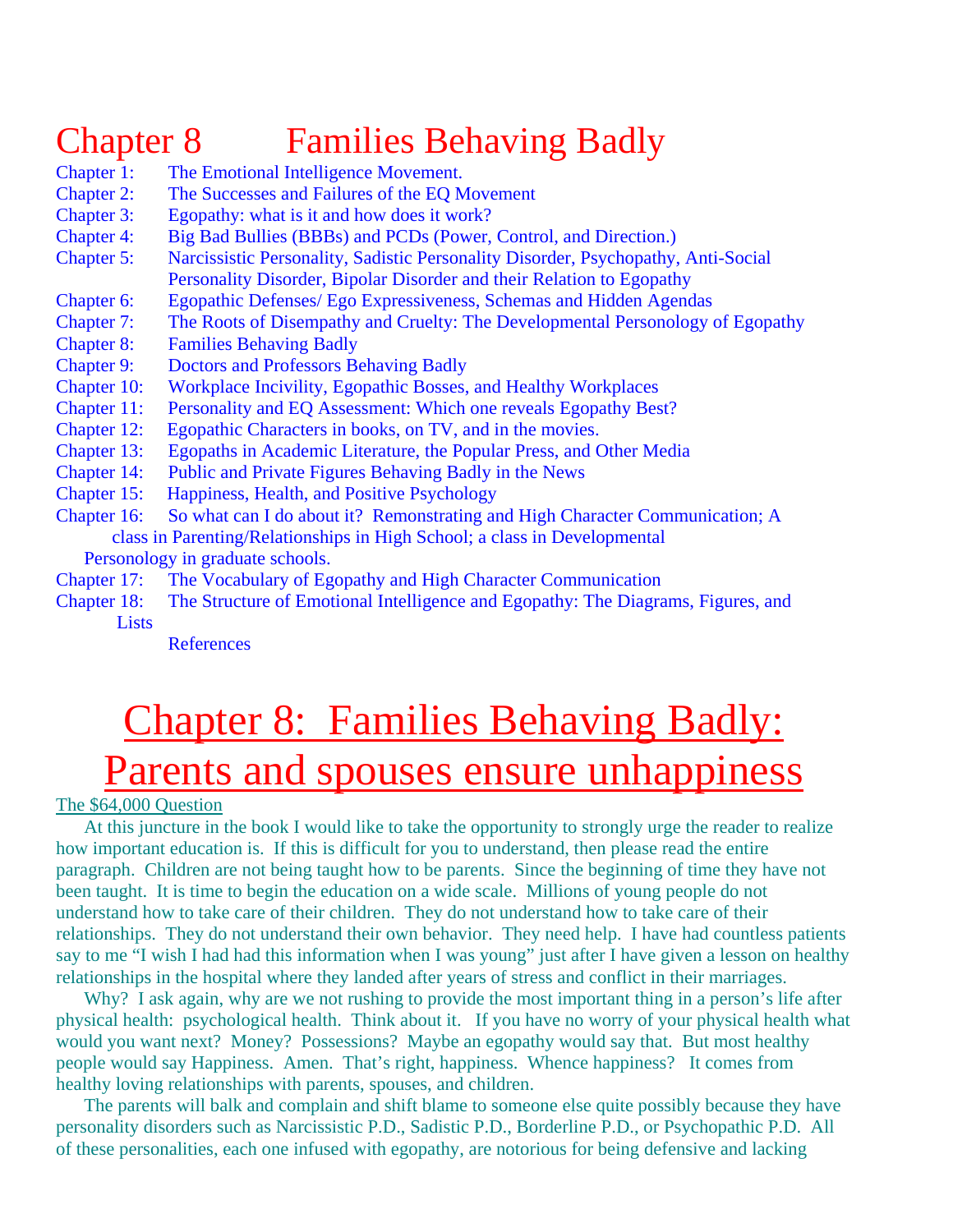accountability. The younger generation will begin to connect this annoyance of personality testing with having children who murder. They will begin to ask, "How can I avoid having to take a personality test someday." Hopefully, they will begin to realize that they must be better parents if they are to avoid the hassle and embarrassment of taking a personality test and being held responsible. In Jack Weston's book, Licensing Parents, he says, "Parents ought to be held responsible."

 The news items that would come out of this mandated procedure would seep down into the public consciousness that adults who kill were once children who had problematic parents. The results would, by law, be put into a private storage where psychological researchers could access the information and use it to do research, draw statistical conclusions, and learn more about developmental personology. In the beginning, judging the parents and using the tests to criminally prosecute them would be consciously held to a minimum. We would not know enough about the connection between the personalities of the parents as revealed on the tests and the crimes of the children to hold them criminally libel. Not for about ten years. After that we would be in a better place to make judgments about appropriate laws linking children's criminal behavior and the parenting skills of the parents.

 This information would be used to teach high school students about why criminals become who they are. The students would then be inspired to attend parenting classes with a diligence not heretofore seen amongst high school students. They would begin to show interest in becoming the best parents they could be so they will have healthy children. Furthermore, this information will aid in teaching the students of all ages and persuasion how dysfunctional personality develops.

#### Black and White, the Dichotic Bent

 In the course of two days I had two parents describes themselves as "black and white." What did they mean and how can we understand it? Let's make a note that both the fathers who said this had been divorced at least once and both had angry, unhappy, low performing sons and daughters. Although being "black and white," as they described themselves, was something they seemed to be proud of, it certainly wasn't working for the health of their families.

Let's examine what being "black and white" means. Simply put, it means seeing things as a simple choice. Every mental function is expected to be a simple, two options such as "do it or don't do it, "like it or don't like it," "want to come over or don't want to come over." It is as if their brains lack the ability to see feelings and desires in several shades of gray. For instance, things could be seen in terms of "sometimes, under certain conditions, with certain people, in certain places, in certain moods." These mitigating factors don't sit well with egopaths. In psychoanalytic literature having this mental style is called "splitting." When a child is very young, they don't understand shades of gray so they consider their mothers "good mothers" or "bad mothers." When the mother is cooing and nursing she is a "good mother." When the mother is impatient and not responding to the babies cries, she becomes a "bad mother." As the child grows older and receives the love it needs, he or she begins to realize that the "good mother" and "bad mother" are one in the same and that everything is okay. \* It is a part of living to have someone you love be hurtful or unavailable sometimes and it is not the end of the world. Egopaths have a hard time understanding this concept. For some reason they did not get their needs met as children which left them with a similar attitude in adulthood. They expect everyone to do exactly as they expect, and any deviation from their expectation constitutes, in their minds, a radical departure from the "right thing" and, to them, completely unacceptable. Gray areas are not egopaths' forte. \*(They grow into an "I'm okay, you're okay" frame of mind. See the list of books on page XX in Chapter 18.)

Let's apply this to the situations these fathers were dealing with. They both had children who were angry, rejective, and low-performing. Both fathers cared about their children very much. They were loving fathers. However, they did not know how to "be there" for their children. When the child showed any kind disgruntled attitude, didn't perform well, or had inchoate ideas, the father would quickly move to shut that kind of behavior down with a shaming barrage of disparaging words. He thought he was being helpful. He thought he was firmly guiding his child in a more appropriate direction. But in both cases he was only hurting his child's sense-of-self feelings. Both fathers did not know how to slow down, pull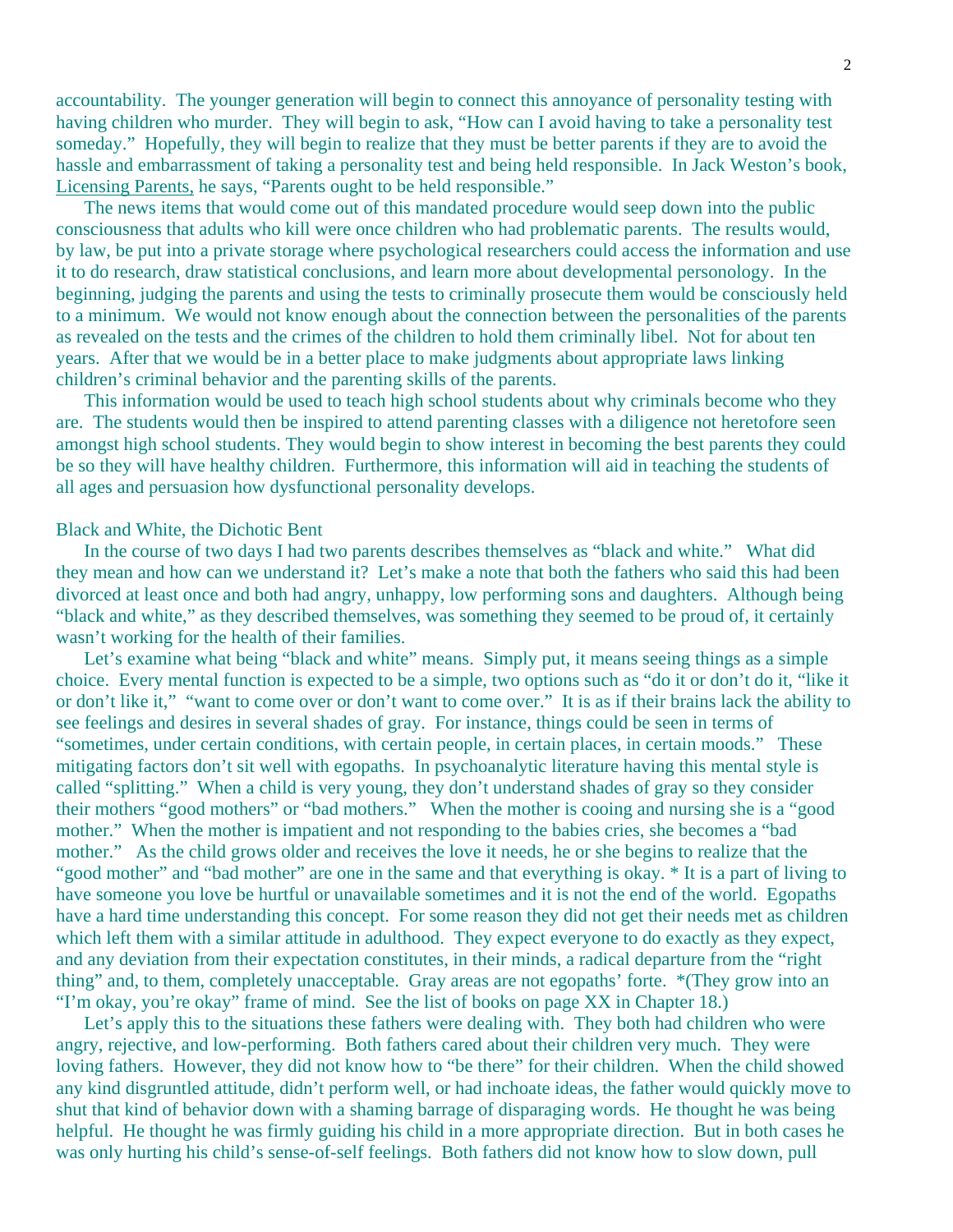back, ask questions, respond with interest and curiosity, and then make suggestions for new behaviors that would work better for the both of them. After describing this more "salutogenic" way of parenting, one father spontaneously threw up one hand and said, "Guilty." (of not parenting in the healthy way.) He instinctively knew the description I gave was a more loving way to parent, and immediately admitted to his failure to parent his son in that more supportive way. I would say he stands a good chance of growing out of his egopathy.

 Once, there was an egopathic psychologist. How did I know? I could tell by his egocentric behavior. I had failed to call him back after he had called me and that had sent him 'round the bend.' I had apologized genuinely but that did not mean anything to him. It seldom does to an egopath. They are inherently unable to say, "Oh, I see" much less to say "I forgive you." To change attitudes or stances or positions or responses or threats in the middle of a discussion seems to them that they have "lost" and you have "won." (see chapter XX about "win-win" solutions)

 I have learned that a person who is mentally/emotionally healthy is able to say, "Oh, I see" when given an explanation. They are able to say words like, "Don't worry about it. We'll deal with it. I understand. It's okay." Egopaths are good at saying words like, 'Don't let it happen again," "I didn't like that," and "It better not happen again." They feel the power of control over others and it works to help them feel safe in their environment (see chapter 3).

 There was a term on a test I once took. The trait was "comfortable with chaos." Black and white parents and supervisors are not comfortable with the "chaos" of human behavior. They want things done this way, the right way, with no deviations from rules and routine. Any deviation creates discomfort or anxiety inside them. They are the "just do it" and "just do it my way" folks. (This is the trait that overlaps with Obsessive-Compulsive Personality Disorder.) Furthermore, egopathic parents and bosses seem proud of this "dichotic" way of thinking. It may be that it has worked for them in the past to cut through the clutter and get the job done. That style may succeed with work groups but when it comes to relationships, a little willingness to care about the other guy's needs and point of view is absolutely required. To desire the subordinate to do it "my way" is a clear indication that egocentric egopathy is present in the PS (psychodynamic structure.) (In the personality and self-system). (Or if you prefer, personlogical shape, psychological state)

#### Circle of Acceptance

Imagine a balloon drawn on a chalk board. It looks like a large ceramic pot drawn upside down. Now imagine every behavior you think is acceptable being drawn inside it. Now imagine everything you think is acceptable behavior is placed inside this circle. This is what I call the "circle of acceptance." Everyone has this circle inside their head. You have one right now. Everything your boyfriend, girlfriend, husband, wife, son, daughter, friend, boss, or employee is doing is inside or outside that circle. But everyone's circle is not the same. Some people's circle is large and some small. Everything that happens outside that circle is unacceptable. Parents have circles of acceptance inside their heads. They notice what their children do and decide in a flash "Is this inside my circle of acceptance?" If it outside the circle of acceptance they usually respond with a corrective action, a "redirection."

#### Trauma and toxic shame

 A child is a sensitive being. It doesn't take much to cause the nervous system of the vulnerable child to be shocked. I recently saw a little video on a professor who walked over and took student's phone she had answered in class and threw it on the floor and then kept talking. I could feel a moment of trauma flood over my body. Think what it would be like if a child experienced that kind of angry, violent response from his daddy or mama every day. It would be traumatic.

 When a child experiences little traumas like that every day it changes the shape and style of the his or her brain.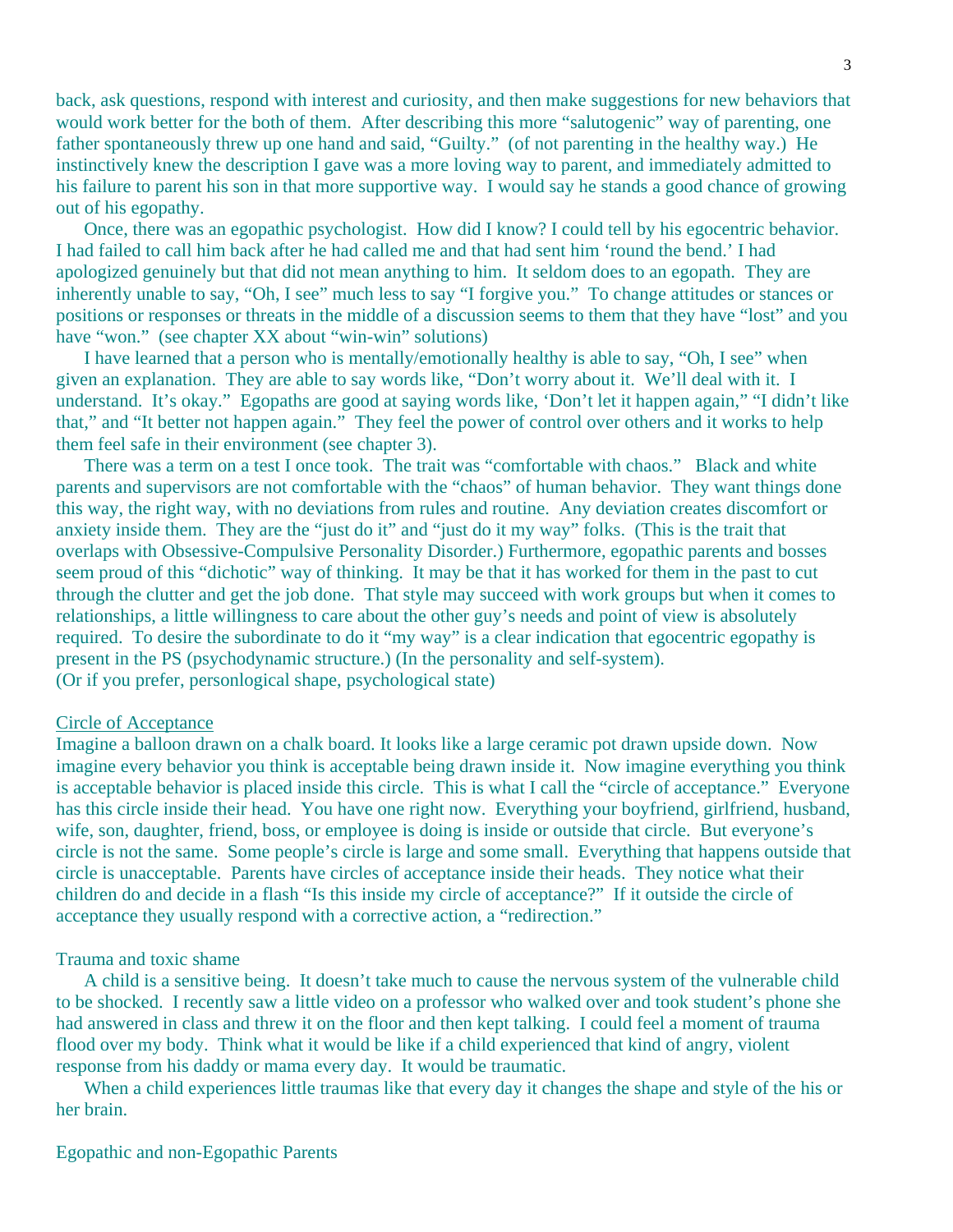Parents whose behavior is approaching what might be called "egopathic," have a hard time seeing their bullying behavior is inappropriate. There is a built-in mechanism inside many parents' minds that excuse them from behaving kindly or wisely to their children. The voice in their ego says. "If I deem that my child is misbehaving or not performing his/her daily chores, homework, or activities of daily living (ADLs) up to my standards then it is only appropriate for me harangue and chide him/her until they do it or until they get it right. There are only two *other* things I can do. I can try the "nice" approach and ask in a pleasant tone of voice or, if that doesn't work, I can withdraw from parenting my child and do it myself. All three approaches don't seem to work very often. Millions of parents interact with their children with these three choices in their heads and every one of them think they have "tried everything." It is utterly unbelievable that intelligent, good parents stumble so badly when it comes to parenting. There is some kind of genetic trait that is passed from generation to generation that prevents most parents from saying to themselves, "I NEED HELP FROM PARENTING EXPERTS." Why is it that an intelligent mind who is able to say "I need help from a computer expert" can't imagine saying, "I need help from a parenting expert? " Is it really so difficult to imagine that there are parenting experts who are ready to help them? I once led a group with an attractive, intelligent 35 year-old woman who lamented, "Children don't come with instructions." This comment always irks me. So I asked her, "So where do you get the information?" She sat looking bewildered for a moment and then said, "From your intuition." Is it so overwhelming to think that maybe a book full of wisdom and knowledge could be useful? It is easy to imagine the parent is so afraid of being found lacking by a book or an advice-giver that they default to the ego defense of self-satisfied denial of the need to seek help.

 There was a young woman in a psychiatric unit who said she didn't know why she had a "hole in her soul." (a phrase the therapist had used in the teaching module.) In the course of the group process she described her parents as being "authoritarian, directive, controlling, and disempowering." The shocker came when she said her father had told her, "You've been sick lately, you don't know what you feel." Amazingly, this father was, at the time, in a Ph.D. program in Marriage and Family Therapy! Unbelievable.

#### Extreme egopathic Parents

 In some cases a parent will go almost psychotic in their mistreatment of their children. A mother who vented unwarranted retribution on her son was documented in the books by David Pelzer: A Boy Called It and The Lost Boy. Pelzer was shamelessly abused for years by his mother by being ostracized, forced to eat out of garbage cans, and made to wear old clothes to school for maximum humiliation. What was she thinking?" the reader may ask. She was acting out her own childhood pain to a level that few parents feel compelled to do. In the actor's mind the abuse has a two fold purpose. One is discipline. Secondly, it is to ensure the absence of future "bad behavior." The two are mixed into a toxic amalgam that the abuser never processes rationally with anyone. They just do it and feel justified in the same way many parents will feel when they spank a child for actually misbehaving. "That'll teach that child to *that* again" is the mantra that is heard around the world but seldom spoken in public. In the book A Boy Called It Dave Pelzer outlines his horrible abuse. You might wonder how someone who was so badly abused could have grown up and resisted becoming a criminal or an alcoholic. I wondered that myself. But as it turns out, Dave had what many children never have: a few years of healthy happiness as a small child. For some reason, Dave's mother was able to provide a normal, nurturing, happy early childhood (five years) for Dave. This answers the question, "What would happen if the child had a normal childhood first and then began to be abused?" What would happen, as in the case with Dave, is that the child will hold on to a dream of finding happiness and goodness in the world. However, after so many years of abuse even little David lost hope that it would ever happen and he grew angry and bitter. But the early childhood positive experience won out in the end. Dave was able to join the armed forces and fight in the Gulf War and write his books in hopes that he could help others learn from his experiences. And so we have, Dave. Thank you.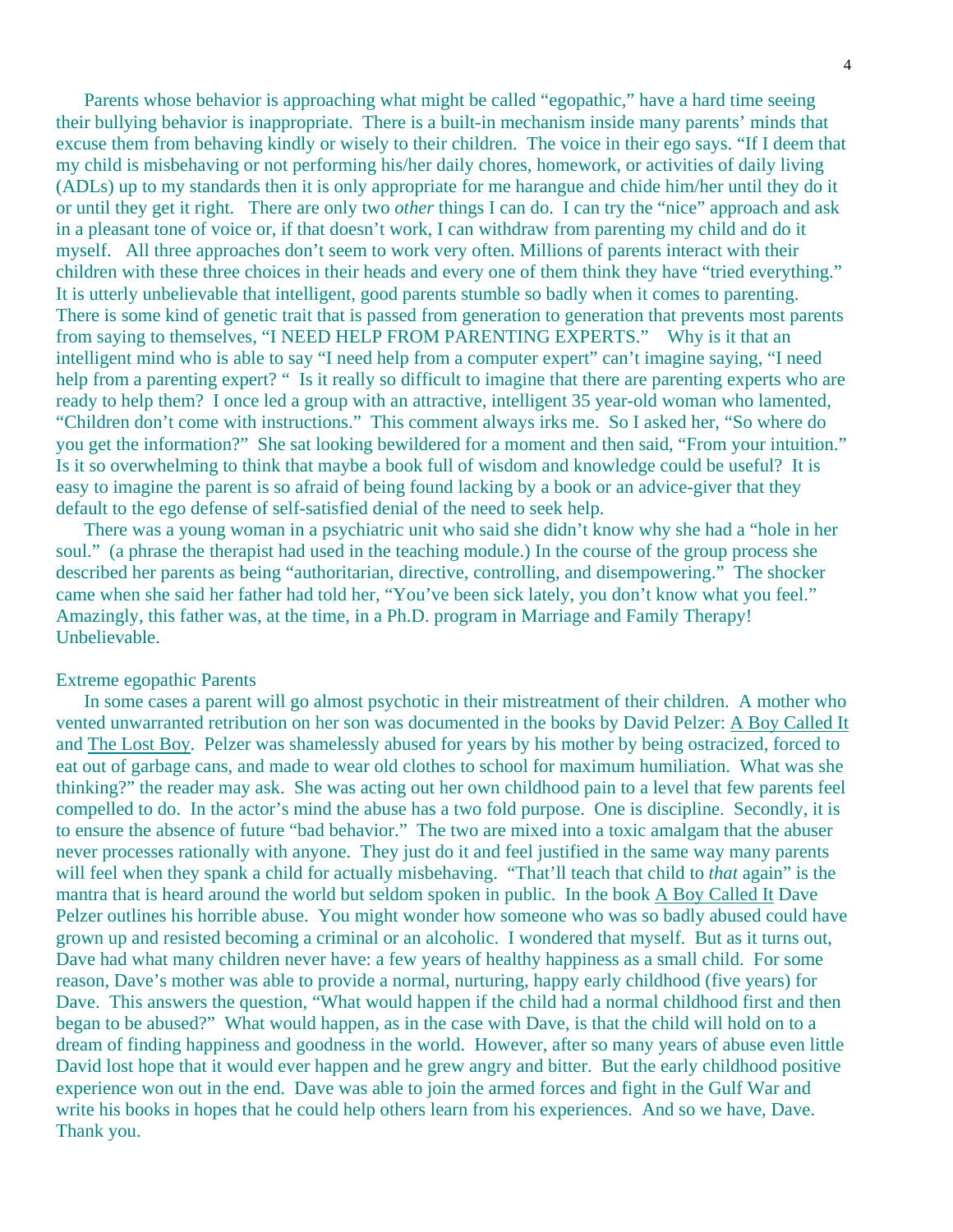### Couples Therapy

 "No blame" is a great way to do marital therapy but it is a lousy way to understand human behavior. Usually both partners are "to blame" for the conflict and unrest. With couples, in Imago Therapy, it is taught that individuals who marry are wounded from childhood. The individuals are often attracted to each other based on complimentarity. One person's deficits/strengths are the opposite of the other's and so it seems like a perfect fit. However, when the couple has been married for a few years, the volume on the deficits start to become increased, and the strengths begin to seem old hat or even diminished. This is a natural process in couple hood. The old wounds which had been effectively submerged below consciousness and exposure to the outside world are triggered to rise up and become manifest. It's as if they are coming up to be healed. That's what Imago therapists think. I think there's truth in it. Most couples are completely unprepared for this and see it as the partner "going bad" and "acting wrong." For some it's "proof" that they are no good or even the "wrong" for them.

When we first fall in love we have one of two attitudes. The first is most often seen is young people. Younger people truly do think their man or woman really is without faults. They are wonderful. Words such as, "My Johnny would never do something like that." Sometimes it's true. Mostly it's not.

 The second attitude is, "I know he has faults but I just don't care. I love him (her) so much I just don't care. We'll work it out in the future somehow. We love each other so much right now we just want to be together." These are lovely sentiments and beautiful words. They represent our highest human experience: love. But, alas, they are doomed to falter. Almost every couple discovers that the other person is much more flawed than first they realized and sooner or later it has a tremendous impact on the relationship.

 There are eight basic traits that will soon show up in your man or woman. It is the way life is. I'm sorry. I wish it weren't true but this is just what happens. The ten faults are consonant with the 10 personality disorders. The first is anger and control. These traits are the hallmark of anti-social personality disorder. The second is egocentrism, which means focusing mostly, maybe only, on what *I* want to do and have. This is the hallmark of narcissistic personality disorder.

 The third is emotionless, disregard for your feelings and needs. This is the hallmark of obsessivecompulsive personality disorder. The fourth is emotional upheaval and changeability according to fleeting moods. This is the hallmark of borderline personality disorder. The fifth is the whiner/complainer. Nothing is ever right or good enough and no one understands me. People treat me terribly all the time. This resonates with Paranoid Personality Disorder.

 The sixth is acting submissive and obsequious. This is the heart of dependent personality disorder. Each of the common traits that we can put up with in the beginning of the relationship because we are so in love, become unbearable and threaten the very fabric of the relationship in time. The seventh is the tendency to become lost in the focus of one's own interests. A spouse can lose interest in the normal social events and fun times that helps a marriage stay strong. Instead, and it's usually the male, the husband will become bored with activities that the children and wife enjoy and opt to spend hours in pursuit of an arcane interest such as video games or electronic wizardry.

 The eighth is the tendency or ability to say or done something hurtful or egocentric and then find amusement in the suffering of the partner. This is part and parcel of Sadistic Personality Disorder. Although this disorder is not in the DSM-IV, it is supported and advocated by the greatest personality theorist of all time: Theodore Millon. His wisdom is good enough for me.

#### How This Knowledge Can Help

If couples could avail themselves of training they would be helped to see themselves as they tend to really be. If each partner could become prepared through this education, they could learn what the other person is likely to become in times of stress or low "needsmet." If the two could be prepared to communicate, negotiate, and articulate what each needs from the other then there would be more likely the continued loving feelings that were so strong at the beginning of the relationship, and the two would have much less